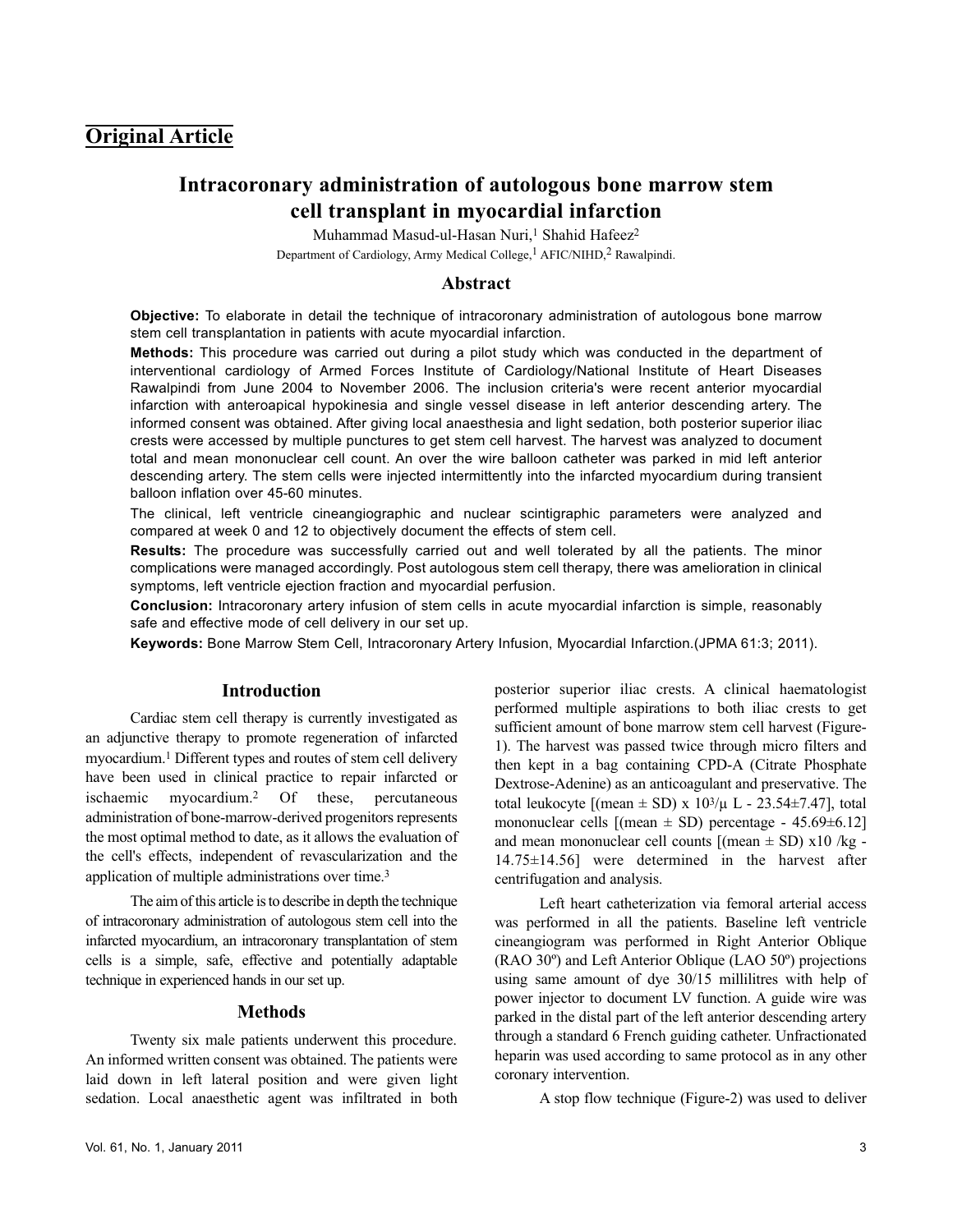

Figure-1: Bone marrow stem cells are being harvested.

stem cell harvest into the damaged myocardium. During this technique the balloon was inflated intermittently (Up to six times, lasting for three minutes) at low pressure. About 40-50 milliliters of stem cell harvest was slowly injected during low pressure balloon inflations of the short over-the-wire balloon catheter  $(2 \times 10 \text{ mm with central lumen, Springer-Medtronics})$ which was placed in mid left anterior descending artery above the border zone of the infarction. To maximize contact time of bone marrow cells with the microcirculation of the infarct-related artery, the balloon remained inflated for 3 minutes. It takes about 45-60 minutes to complete the procedure.

Finally check injections were given to demonstrate unchanged coronary anatomy of the intervened vessel. The



Figure-2: Stop flow technique for intracoronary artery infusion for stem cell transplantation- Transient intracoronary balloon inflation.

patients were monitored for occurrence of chest pain and disturbance in haemodynamic parameters and rhythm pattern during the procedure (Figure-3). For next twenty four hours, the patients underwent continuous cardiac monitoring and laboratory testing for serial cardiac enzymes. The patients were discharged home with advice to continue standard conventional medical therapy and have fortnightly follow up.

The status of clinical symptoms, left ventricle ejection fraction by LV cineangiogram and myocardial perfusion by nuclear scan (Adenosine Technetium MIBI (Methoxy Iso Butyl Isonitrile) were analyzed and compared at week 0 and week 12 to document the effects of stem cell transplantation. The standard software's provided by Siemens Hi cor Top and Gated Spect were used to compare the baseline and final parameters respectively. A total of 16 patients in LV cineangiogram and 10 patients in nuclear MIBI scan arm have been studied. The SPSS version 10 was used for statistical analysis of the data.



Figure-3: Continuous haemodynamic monitoring during intracoronary artery infusion of stem cells.

# **Results**

The procedure was generally well tolerated by all the patients, except for a few minor complications like LAD spasm (2 cases), Transient chest pain and ST/T depression during balloon inflation/stem cell infusion (5 cases), Chest pain with transient distal LAD occlusion (1 case), Cardiac arrest (1 case), LV thrombus (2 cases), Bradycardia (2 cases), Atrial and ventricular ectopic (2 cases) Ventricular tachycardia (2 cases). All of these incidents were managed aggressively by the experienced operators according to the standard protocol.

The symptoms improved from score of 2 to 8 on visual analog scale. Left ventricle ejection fraction augmented from 40 to 46% in RAO 30º projection (p 0.01)